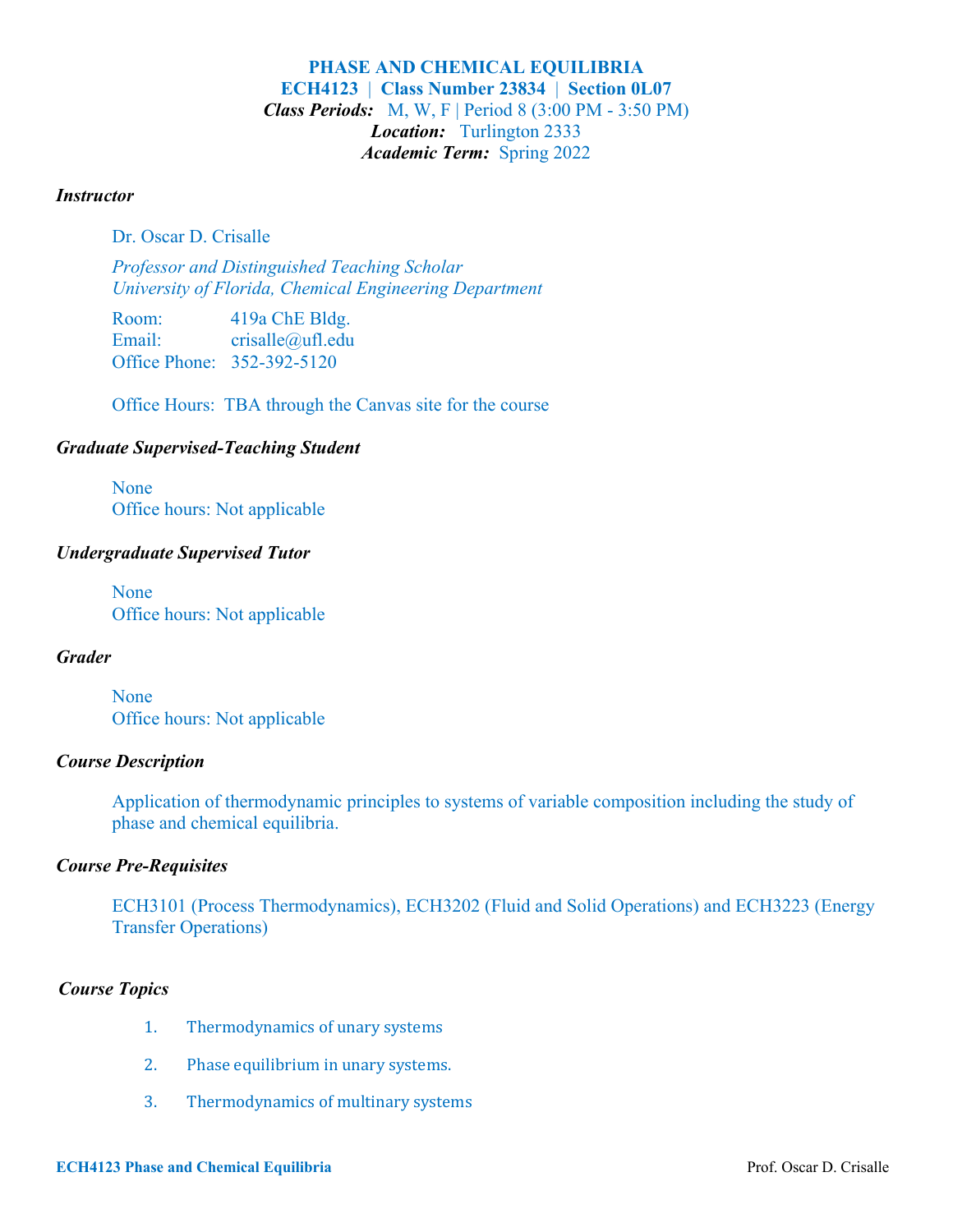- 4. Phase equilibrium in multinary systems
- 5. Vapor-liquid equilibrium in multinary systems
- 6. Phase equilibrium in multinary fluid systems
- 7. Introduction to equilibrium in solid mixtures
- 8. Introduction to chemical equilibrium.

### *Course Objectives*

Upon completion of this course the student will be able to:

- 1. Understand the theory that describes the thermodynamic properties of phase and chemical equilibria for pure components and mixtures.
- 2. Evaluate chemical potentials and fugacities for pure components and mixtures.
- 3. Predict the properties of equilibrium states for pure components and mixtures
- 4. Solve problems associated with thermodynamics equilibria by hand and with the assistance of software tools.
- 5. Apply thermodynamics phase and chemical equilibrium theory to liquid-liquid, vapor-liquid, and solid-liquid systems.

## *Materials and Supply Fees*

### Not applicable

## *Professional Component (ABET)*

The ABET *Student Outcomes* (SO) assessed in this course are:

- 1. **SO 1**: An ability to identify, formulate, and solve complex problems by applying principles of engineering, science, and mathematics. (Coverage: HIGH)
- 2. **SO** 7: An ability to acquire and apply new knowledge as needed, using appropriate learning strategies (Coverage: HIGH)

## *Required Textbook*

Stanley I. Sandler, *Chemical, Biochemical, and Engineering Thermodynamics*, 5th Edition, Wiley, 2006.

### *Recommended Textbooks*

Dahm, Kevin D., and Donald P. Visco, *Fundamentals of Chemical Engineering Thermodynamics*, Nelson Education, 2014.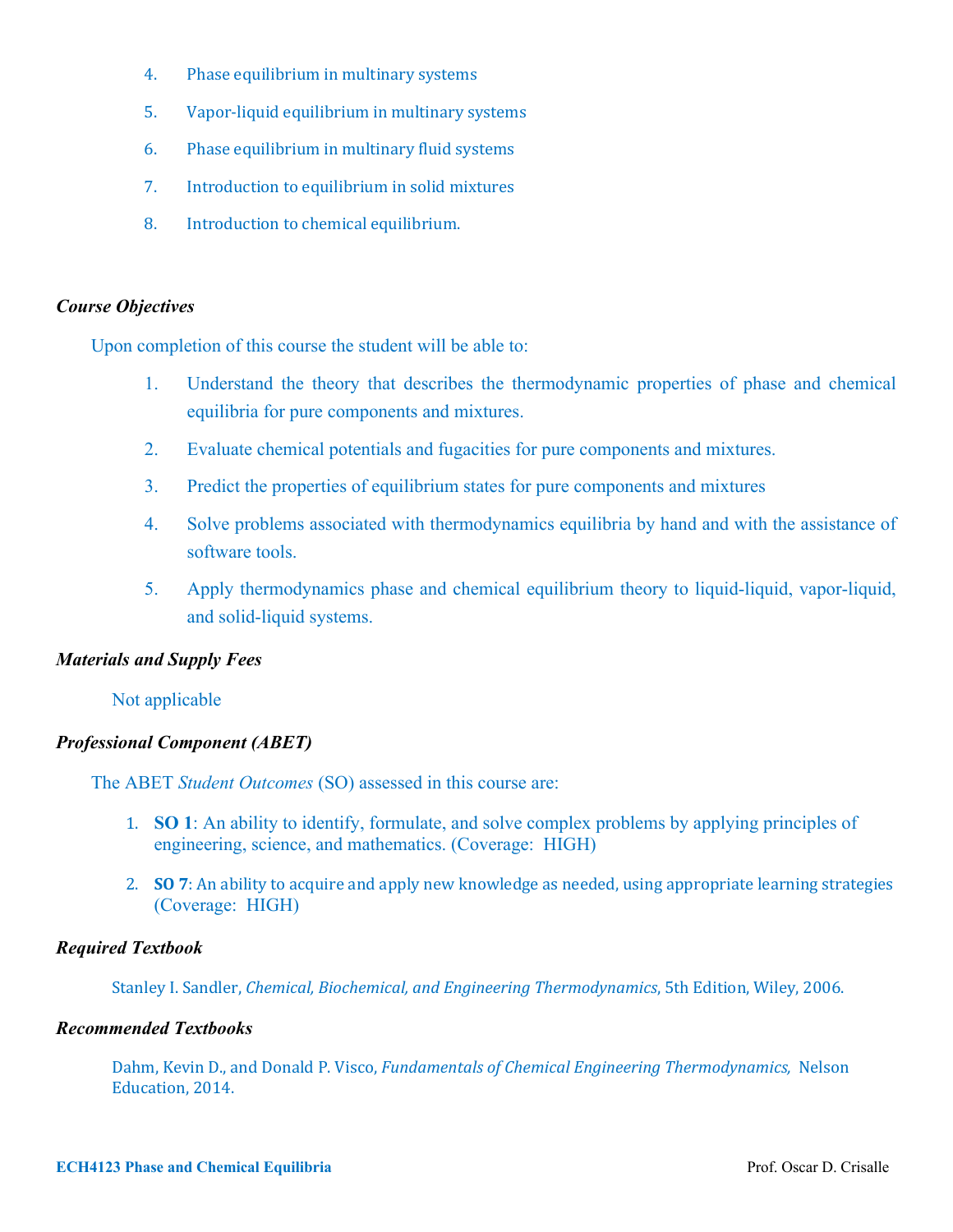Chemical and Process Thermodynamics, by B. G. Kyle, Third Edition, ISBN 0-13-081244-7, Prentice Hall (1999)

*Introductory Chemical Engineering Thermodynamics*, Elliott, J.R., and C.T. Lira", Prentice Hall, Englewood Cliffs, New Jersey (1999).

*Introduction to Chemical Engineering Thermodynamics*, by J. M. Smith and H. C. Van Ness, Fifth Edition, McGraw-Hill (1996).

*Thermodynamics Fundamentals for Applications, by J. P. O'Connell and J. M. Haile, Cambridge University* Press. (2005). This textbook covers advanced, graduate-level material. .

### *Computer Requirement*

A laptop computer running MacOS or MS Windows.

#### *Recommended Software*

Programming assignments will be carried out using the Python language. The software is free and installation instructions will be provided in class. Python is also available on campus at several *UFIT Computer Labs*, which are referred to as *Learning Centers* (https://labs.at.ufl.edu/). Students who experience difficulty with Python installations in their personal computers should plan on completing their programming assignments (included online exams) at a UF AT Lab.

The instruction will make an announcement at an appropriate time if this course will utilize the MATLAB and Simulink software suite of *TheMathworks*. A *Student Edition* or MATLAB, including Simulink is available at a discounted student price (consult the UF Bookstore).

All software tools are available free of charge to students at the UFIT Computer Labs. In addition, browserbased versions of the software are offered thorough UFApps (https://info.apps.ufl.edu/), though execution times and access may be limited.

#### *Online Lecture Recordings*

At the discretion of the instructor, selected class sessions and office-hours sessions may be delivered via teleconference using the Zoom or equivalent platform, and may be audio visually recorded. Students must keep their computer cameras on during the lecture and must show their face in the camera field so the instructor can identify the class members and better communicate according to the perception of facial expressions. By keeping the cameras on, or by showing a Zoom profile image, students are agreeing to have their video or image recorded. If you are unwilling to consent to have your profile or video image recorded, you must contact the instructor to discuss options. If your objection stands, be sure to keep your camera off and do not use a profile image.

Likewise, students who un-mute their microphones during class and participate orally are agreeing to have their voices recorded. If you are not willing to consent to have your voice recorded during class, you must contact the instructor to discuss options. If your decision stands, you will need to keep your Zoom mute button activated and communicate exclusively using the "chat" feature, which allows students to type questions and comments live. The chat will not be recorded or shared.

The recording of zoom sessions without explicit instructor permission is not allowed. As in all courses, unauthorized recording and unauthorized sharing of recorded materials is prohibited.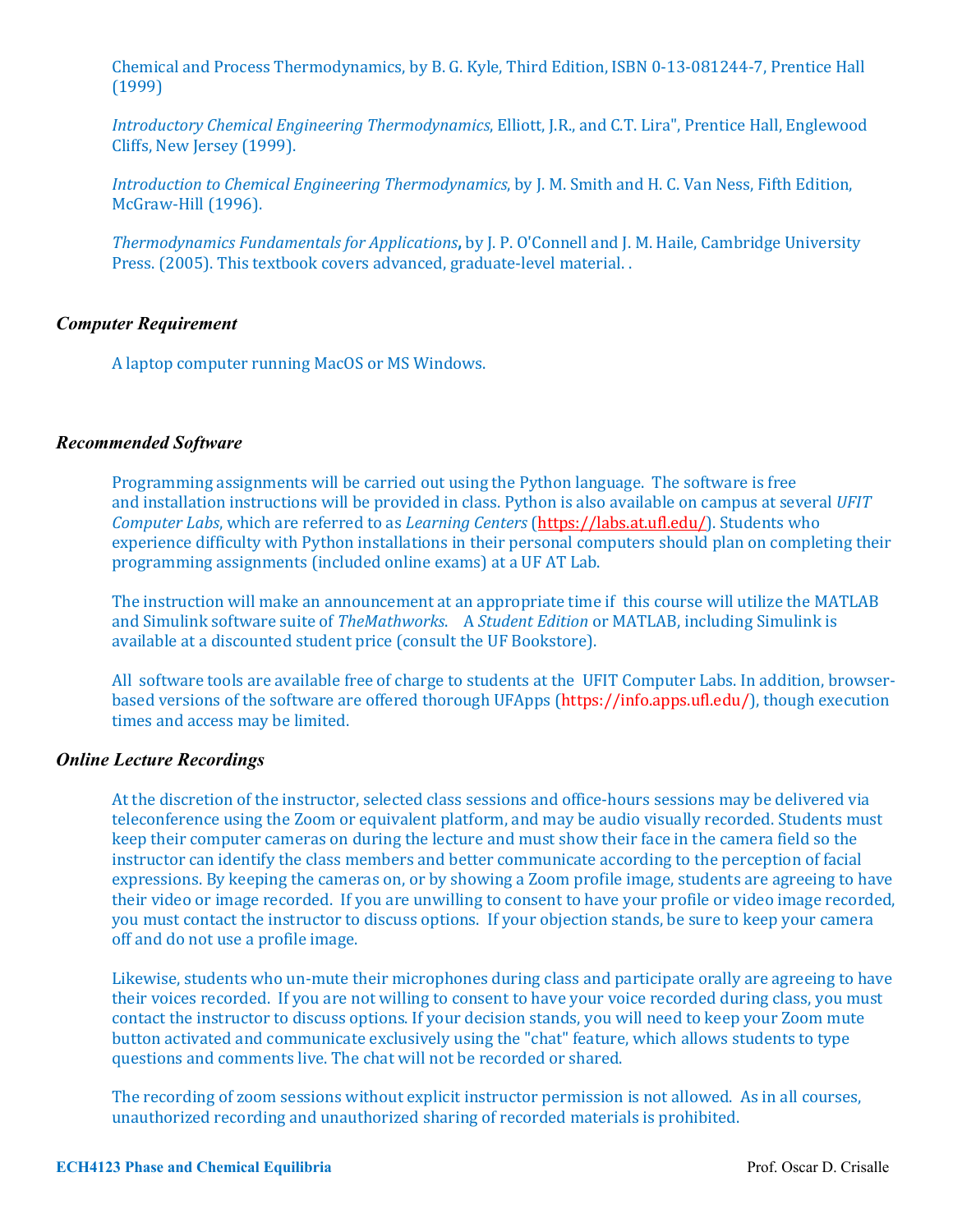## *Attendance Policy, Class Expectations, and Make-Up Policy*

Class attendance is strongly recommended. Repeated absences will have an adverse effect on the final grade for the course. Excused absences must be consistent with university policies stated in the undergraduate catalog (https://catalog.ufl.edu/ugrad/current/regulations/info/attendance.aspx) and require appropriate documentation. Requests for make-up tests will be granted only if appropriate documentation about illness, family emergency, job interview, or UF-related travel are provided and verified by the Instructor.

## *Evaluation of Grades*

Individual grades in this course will be assigned using the Student T Score Method (for a reference see for example *Teaching Engineering* by Phillip C. Wankat and Frank S. Oreovicz, Purdue University Press, 2015).

The following table shows a reference evaluation of grades policy. The indicated percentage weight entries may be adjusted by the instructor based on his judgement on how to better assess student deliverables. A 0% weight indicates that the deliverable is not included in the original course assessment plant, but that it may be added by the instructor as needed to provide students with venues to better learn the material and demonstrate concept mastery.

| <b>Assignment</b>     | <b>Total</b>        | <b>Percentage of Final Grade</b> |
|-----------------------|---------------------|----------------------------------|
|                       | Points <sup>1</sup> |                                  |
| Homework              | $100^2$             | $10\%$                           |
| <b>Quizzes</b>        | $100^2$             | 20 %                             |
| Projects <sup>3</sup> | 100 <sup>2</sup>    | $0\%$                            |
| <b>Final Project</b>  | $100^2$             | $15\%$                           |
| Midterm 1             | 100                 | $25\%$                           |
| Midterm 2             | 100                 | $0\%$                            |
| <b>Final Exam</b>     | 100                 | 30%                              |
| <b>Total</b>          |                     | 100%                             |

<sup>1</sup> The total number of points earned through this component will be normalized to 100.

- $2\,$  It is expected that each student will have the total score greater than 50 % on the entire set of assignments in each of the Homework, Quizzes, Projects, and Final Project categories. A failing grade in the course will be assigned if the 50 % threshold is not met in any assignment category.
- <sup>3</sup> The Homework and Projects assignment categories may be lumped into a single category at the sole discretion of the instructor.

## *Grading Policy*

The following table illustrates the grading policy adopted in this course.

| <b>Score</b> | <b>Range</b> | Letter<br>Grade | Grade<br><b>Points</b> |
|--------------|--------------|-----------------|------------------------|
| 0.00         | 46.67        |                 | 0.00                   |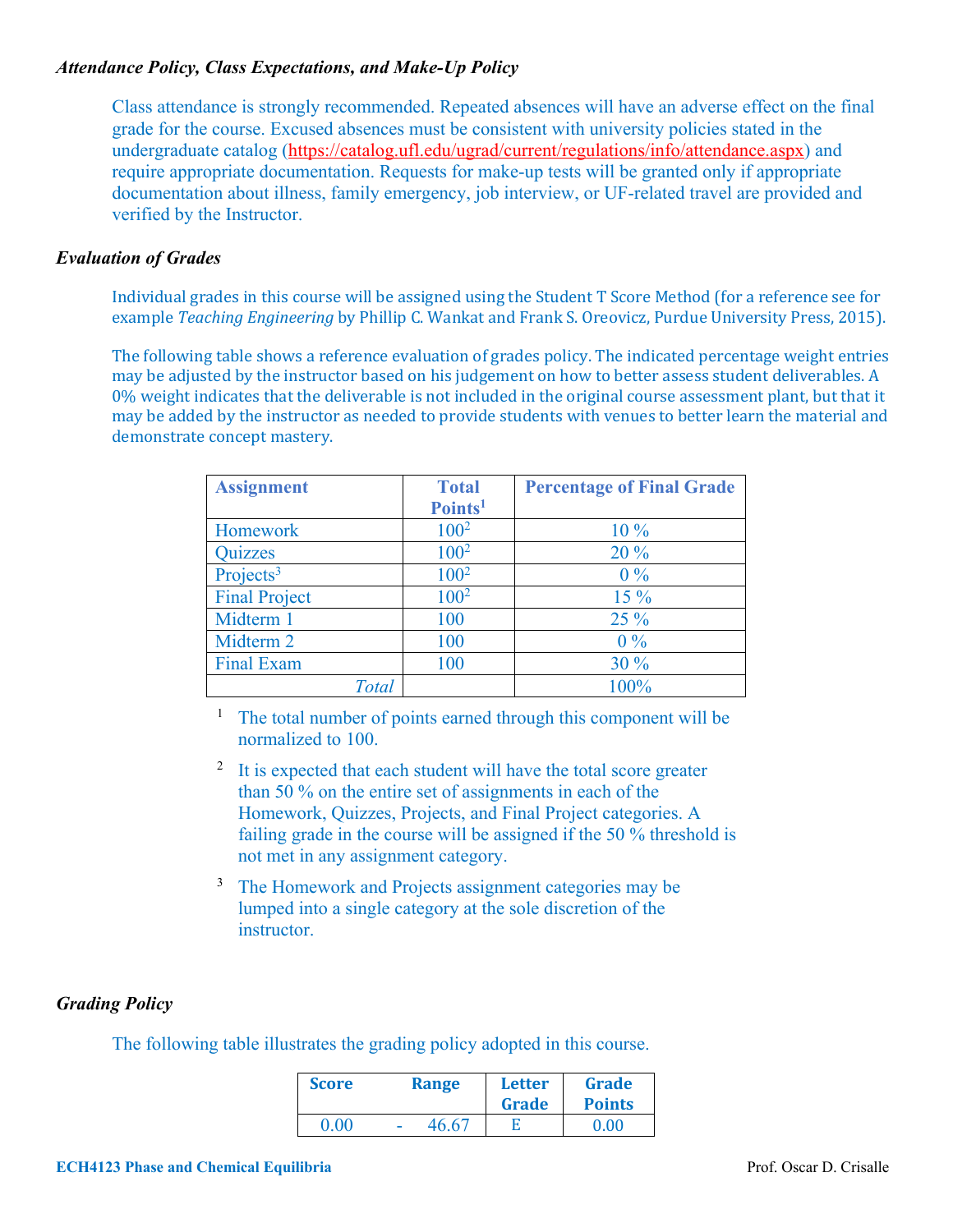| 46.68 | 56.67  | D-    | 0.67 |
|-------|--------|-------|------|
| 56.68 | 60.00  | D     | 1.00 |
| 60.01 | 63.33  | $D+$  | 1.33 |
| 63.34 | 66.67  | $C-$  | 1.67 |
| 66.68 | 70.00  | C     | 2.00 |
| 70.01 | 73.33  | $C+$  | 2.33 |
| 73.34 | 76.67  | $B -$ | 2.67 |
| 76.68 | 80.00  | B     | 3.00 |
| 80.01 | 83.33  | $B+$  | 3.33 |
| 83.34 | 86.67  | $A -$ | 3.67 |
| 86.68 | 100.00 | А     | 4.00 |

The column of the grading table, labelled Score Range, represents a range of Weighted Percentage Score values. The last two columns indicate the corresponding letter grade and GPA equivalents for each range.

The Score Ranges in the table are calculated following the *Student T Score Method* using an *a priori* assumed mean value of 70 % and a standard deviation of 10 % for the weighted percentage score for the class.

The ranges may change as a function of the final course statistics realized at the end of the course. More precisely, the upper value in the Score Range column may be modified according to the formula

## $Max = Mean + Z * STD$

where **Mean** and **STD** are respectively the mean value and the standard deviation for the Weighted Percentage Score for the entire class, and where at his discretion the instructor may assign the following Z-score-based letter grades:  $Z = -2$  for an E,  $Z = -1$  for a D,  $Z = 0$  for a C,  $Z = 1$  for a B, and  $Z = 2$  for an A.

More information on the UF grading policy may be found at

https://catalog.ufl.edu/ugrad/current/regulations/info/grades.aspx

### *Homework and Projects Scoring Policy*

Homework assignments and Projects are a key tools to ensure mastery of the material presented in this course. Therefore, students are expected to submit solutions to all the Homework and Projects assignments, including reasonable attempts to solve each assigned problem. Students are required to review all comments and markings made on their submitted work, and carefully study all posted solutions (including when an assignment score is high) as the solutions may reveal important details that are part of required learning.

The score for an entire assignment will be generated as follow:

| $0$ points: | <b>Very poor quality (or not attempted)</b>                  |
|-------------|--------------------------------------------------------------|
| 2 points:   | <b>Poor</b> quality (incorrect but serious attempt)          |
| 4 points:   | <b>Marginal</b> quality (significant errors or shortcomings) |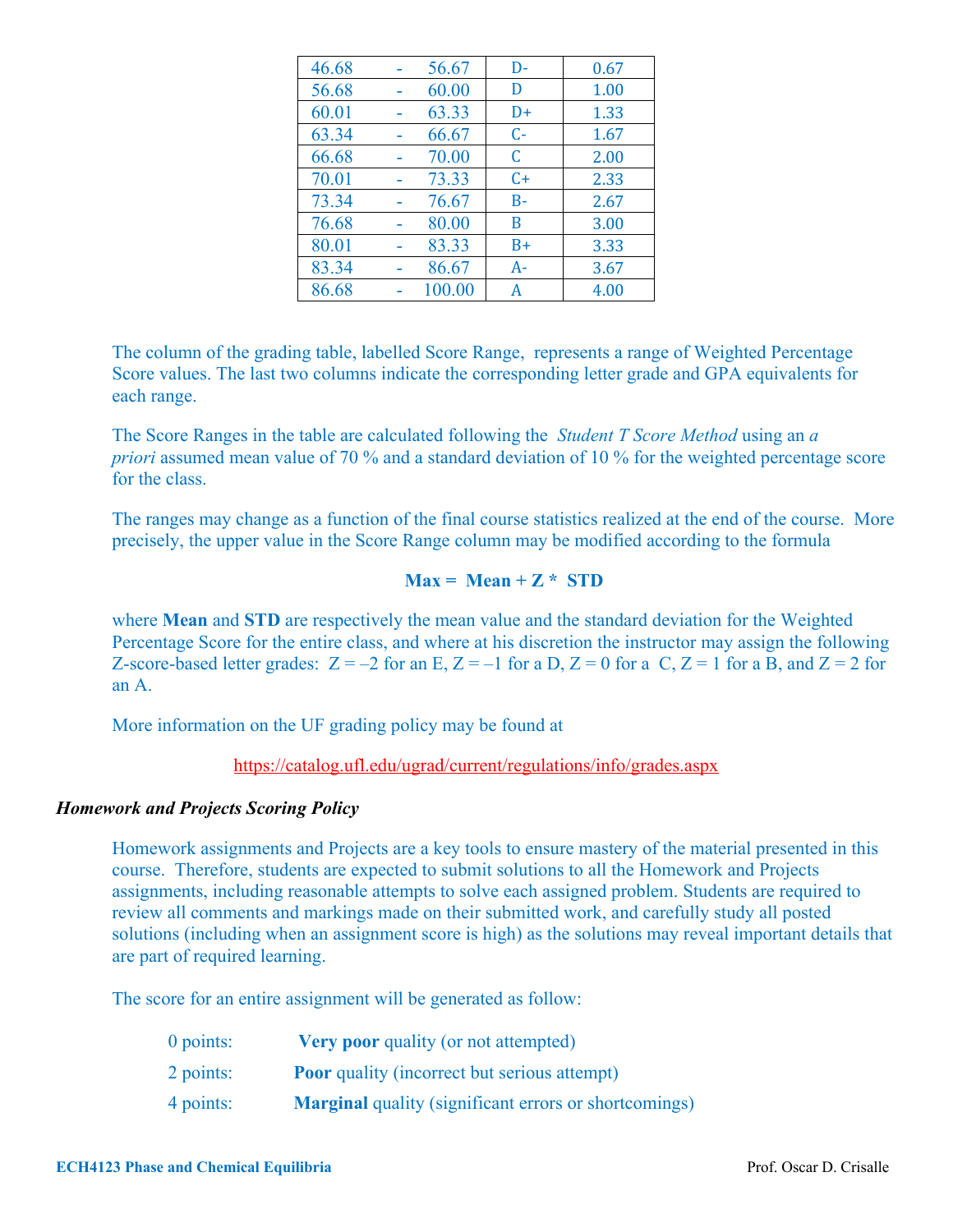| 5 points:  | <b>Satisfactory</b> quality (mostly correct but with only a few significant errors) |
|------------|-------------------------------------------------------------------------------------|
| 6 point:   | <b>Good</b> quality (with several errors)                                           |
| 8 points:  | <b>Very good</b> quality (with few errors)                                          |
| 10 points: | <b>Excellent</b> quality (with perhaps a number of very minor errors)               |

## *Students Requiring Accommodations*

Students with disabilities requesting accommodations should first register with the Disability Resource Center (352-392-8565, https://www.dso.ufl.edu/drc) by providing appropriate documentation. Once registered, students will receive an accommodation letter which must be presented to the instructor when requesting accommodation. Students with disabilities should follow this procedure as early as possible in the semester.

## *Course Evaluation*

Students are expected to provide feedback on the quality of instruction in this course by completing online evaluations at https://evaluations.ufl.edu/evals. Evaluations are typically open during the last two or three weeks of the semester, but students will be given specific times when they are open. Summary results of these assessments are available to students at https://evaluations.ufl.edu/results/.

## *University Honesty Policy*

UF students are bound by The Honor Pledge which states, "We, the members of the University of Florida community, pledge to hold ourselves and our peers to the highest standards of honor and integrity by abiding by the Honor Code. On all work submitted for credit by students at the University of Florida, the following pledge is either required or implied: "On my honor, I have neither given nor received unauthorized aid in doing this assignment." The Honor Code (https://www.dso.ufl.edu/sccr/process/student-conduct-honor-code/) specifies a number of behaviors that are in violation of this code and the possible sanctions. Furthermore, you are obligated to report any condition that facilitates academic misconduct to appropriate personnel. If you have any questions or concerns, please consult with the instructor or TAs in this class.

## *Commitment to a Safe and Inclusive Learning Environment*

The Herbert Wertheim College of Engineering values broad diversity within our community and is committed to individual and group empowerment, inclusion, and the elimination of discrimination. It is expected that every person in this class will treat one another with dignity and respect regardless of gender, sexuality, disability, age, socioeconomic status, ethnicity, race, and culture.

If you feel like your performance in class is being impacted by discrimination or harassment of any kind, please contact your instructor or any of the following:

- Your academic advisor or Graduate Program Coordinator
- College of Engineering Human Resources, 352-392-0903, rbielling@eng.ufl.edu
- Curtis Taylor, Associate Dean of Student Affairs, 352-392-2177, taylor@eng.ufl.edu
- Toshikazu Nishida, Associate Dean of Academic Affairs, 352-392-0943, nishida@eng.ufl.edu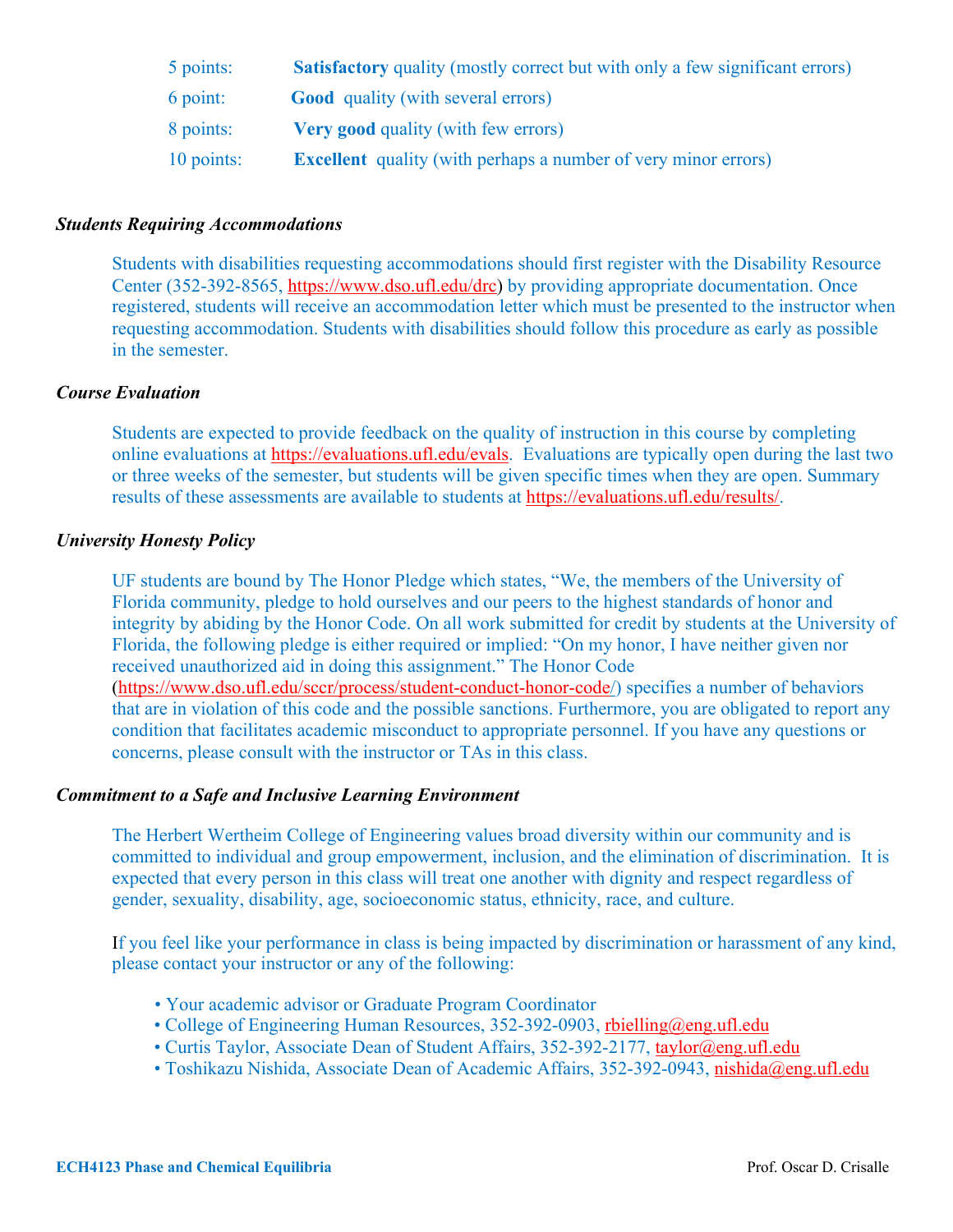## *Student Privacy*

There are federal laws protecting your privacy with regards to grades earned in courses and on individual assignments. For more information, please see:

## https://registrar.ufl.edu/ferpa.html

### *Health*

## **If a student is flagged as "Not Cleared" by the University**

**P**lease visit the UF Health Screen, Test & Protect website to get cleared at

https://coronavirus.ufhealth.org/screen-test-protect-2/

or contact the Chemical Engineering Department advisors for assistance on how to get cleared and for any questions about your rights regarding the student clearing process.

Instructions by Associate Dean Curtis Taylor:

"If a student who is withheld from campus attends class, the student should be asked to leave the classroom and be reported to the Dean of Students Office" .

"This would be reported as a student conduct violation".

#### **If you are sick**.

**1.** Stay home and self-quarantine, and please **immediately** visit the UF Health Screen, Test & Protect website

https://coronavirus.ufhealth.org/screen-test-protect-2/

about next steps, retake the questionnaire and schedule your test for no sooner than 24 hours after your symptoms began.

- **2.** Please also **immediately** contact your primary care provider if you are ill and need immediate care, or contact the UF Student Health Care Center at 352-392-1161 or at covid@shcc.ufl.edu to be evaluated for testing and to receive further instructions about returning to campus. Stay home and self-quarantine, and please **immediately** visit the UF Health Screen, Test & Protect website
- **3.** Please **immediately** contact your primary care provider if you are ill and need immediate care, or contact the UF Student Health Care Center at 352-392-1161 or at  $\text{covid@shcc.ufl.edu}$  to be evaluated for testing and to receive further instructions about returning to campus. Stay home and self-quarantine, and please **immediately** visit the UF Health Screen, Test & Protect website
- **4.** Please contact the instructor **as soon as your health condition permits it (but not sooner)**, so arrangements can be made to help you catch up or keep up with the lecture pace. Text messaging or phone calls are the fastest and most efficient ways of communication. Take all the time you need to contact the instructor, as dictated by your health condition.